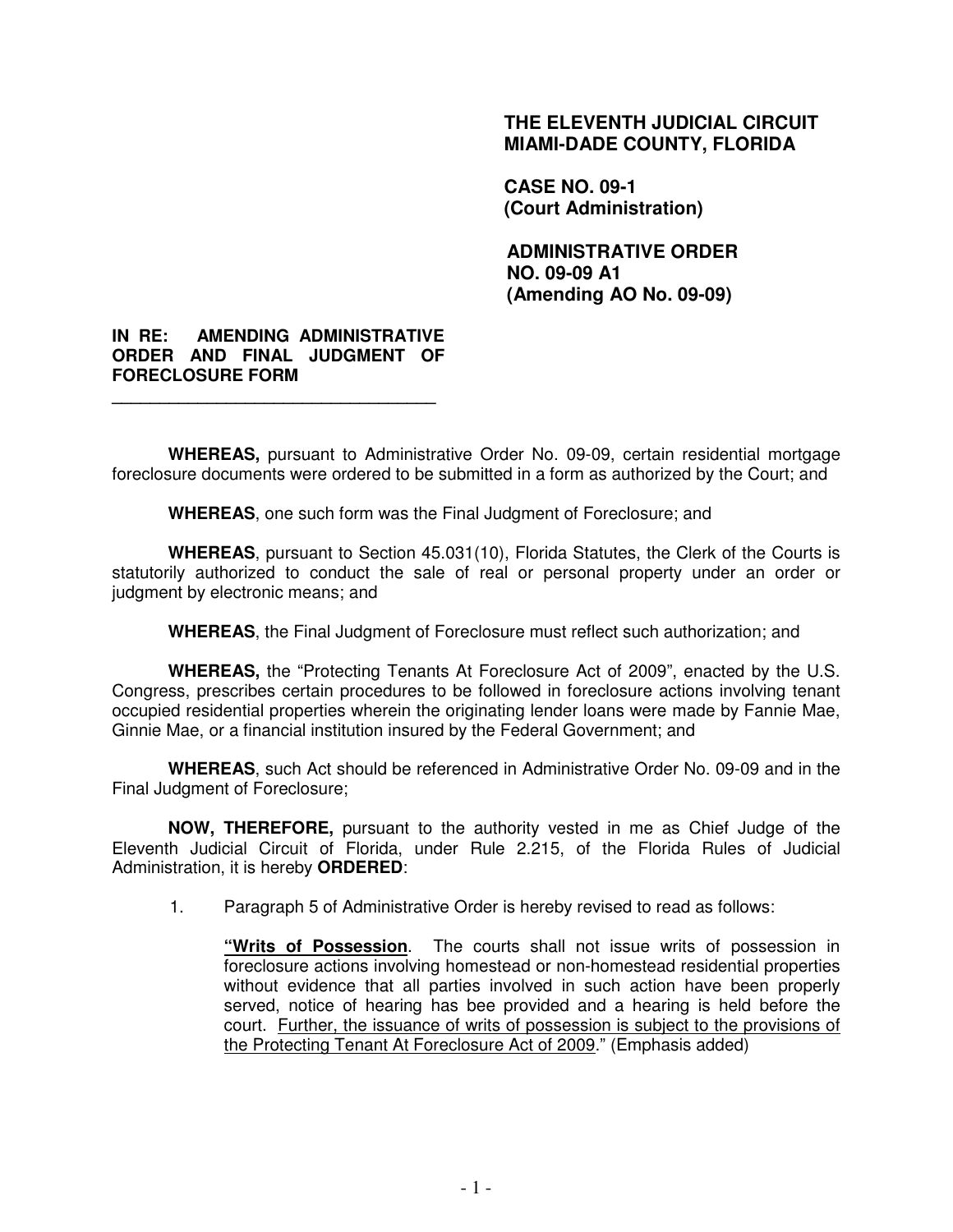- 2. Administrative Order No. 09-09 is amended to reflect the revisions to the Final Judgment of Foreclosure that provide for the electronic sale of real property in the form attached hereto.
- 3. Except as herein amended, Administrative Order No. 09-09 shall remain in full force and effect.

This Order shall take effect immediately and shall remain in full force and effect until further order of the Court.

**DONE AND ORDERED** in Chambers at Miami-Dade, Florida, this \_\_\_\_\_\_ day of November, 2009.

> \_\_\_\_\_\_\_\_\_\_\_\_\_\_\_\_\_\_\_\_\_\_\_\_\_\_\_\_\_\_\_\_\_\_\_\_\_ **JOEL H. BROWN, CHIEF JUDGE ELEVENTH JUDICIAL CIRCUIT OF FLORIDA**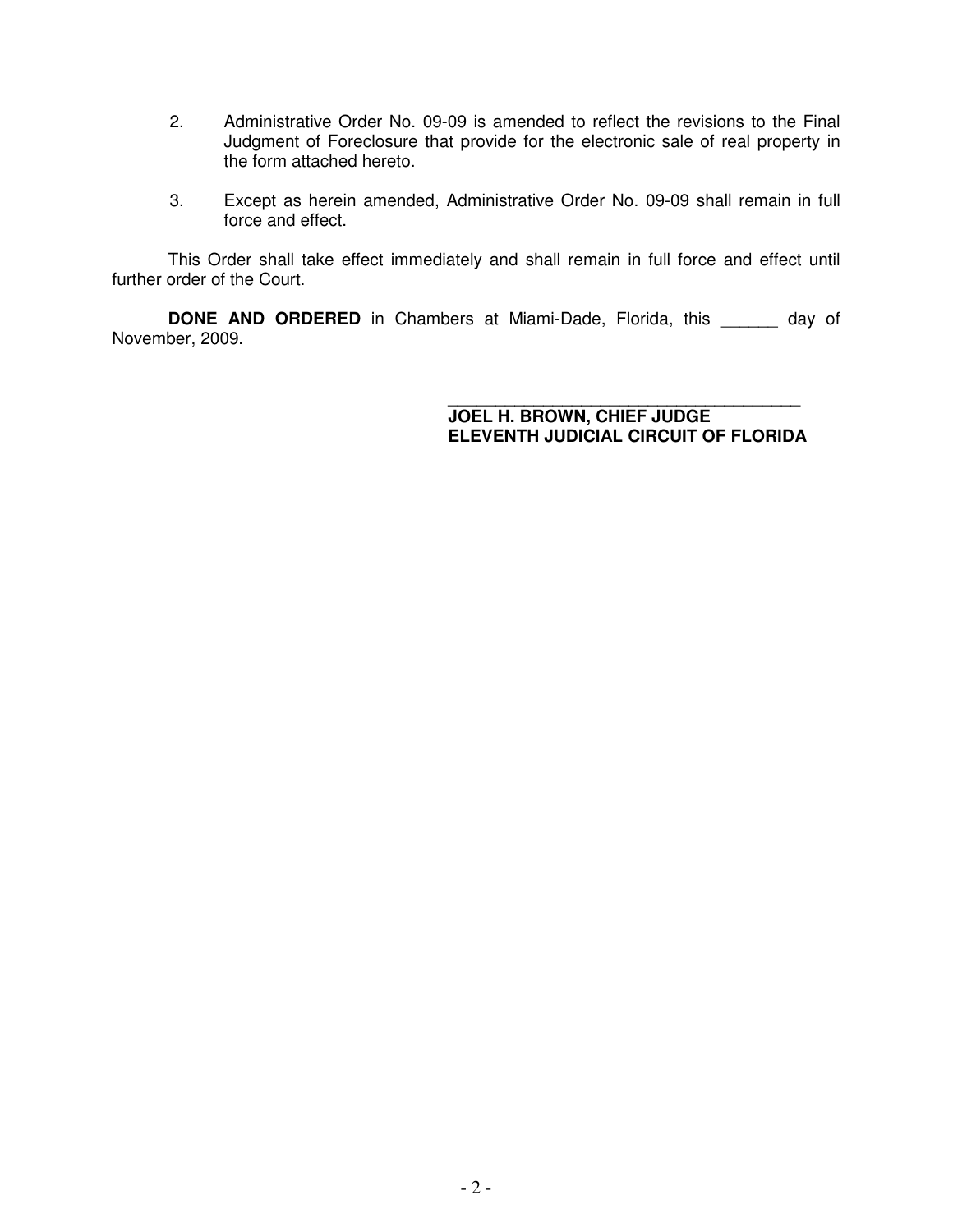**IN THE CIRCUIT COURT OF THE ELEVENTH JUDICIAL CIRCUIT IN AND FOR MIAMI-DADE COUNTY, FLORIDA** 

**GENERAL JURISDICTION DIVISION** 

**CASE NO.:** 

 **Plaintiff,** 

**\_\_\_\_\_\_\_\_\_\_\_\_\_\_\_\_\_\_\_\_\_\_\_\_\_\_\_** 

**vs.** 

 **Defendant(s).** 

## **FINAL JUDGMENT OF FORECLOSURE**

(Pursuant to Administrative Order 09-09)

**THIS ACTION** was heard before the Court on Plaintiff's Motion for Summary Final Judgment on \_\_\_\_\_\_\_\_\_\_\_\_\_\_\_\_\_\_\_\_\_\_, 20\_\_\_\_\_. On the evidence presented, **IT IS ORDERED AND ADJUDGED that:** 

1. The Plaintiff's Motion for Summary Judgment is GRANTED. Service of process has been duly and regularly obtained over Defendants:

\_\_\_\_\_\_\_\_\_\_\_\_\_\_\_\_\_\_\_\_\_\_\_\_\_\_\_\_\_\_\_\_\_\_\_\_\_\_\_\_\_\_\_\_\_\_\_\_\_\_\_\_\_\_\_\_\_\_\_\_\_\_.

2. **Amounts Due**. There is due and owing to the Plaintiff the following:

| Principal due on the note secured by the mortgage foreclosed:<br>Interest on the note and mortgage from ________ to ________<br>Per diem interest at _________% from to<br>Title search expenses<br>Taxes for the year of<br>Insurance premiums |  |
|-------------------------------------------------------------------------------------------------------------------------------------------------------------------------------------------------------------------------------------------------|--|
| <b>Court Costs:</b><br>Filing fee<br>Service of Process at \$ per defendant<br><b>Publication for</b>                                                                                                                                           |  |
| <b>SUBTOTAL</b>                                                                                                                                                                                                                                 |  |
| <b>Additional Costs:</b>                                                                                                                                                                                                                        |  |
|                                                                                                                                                                                                                                                 |  |
| <b>SUBTOTAL</b>                                                                                                                                                                                                                                 |  |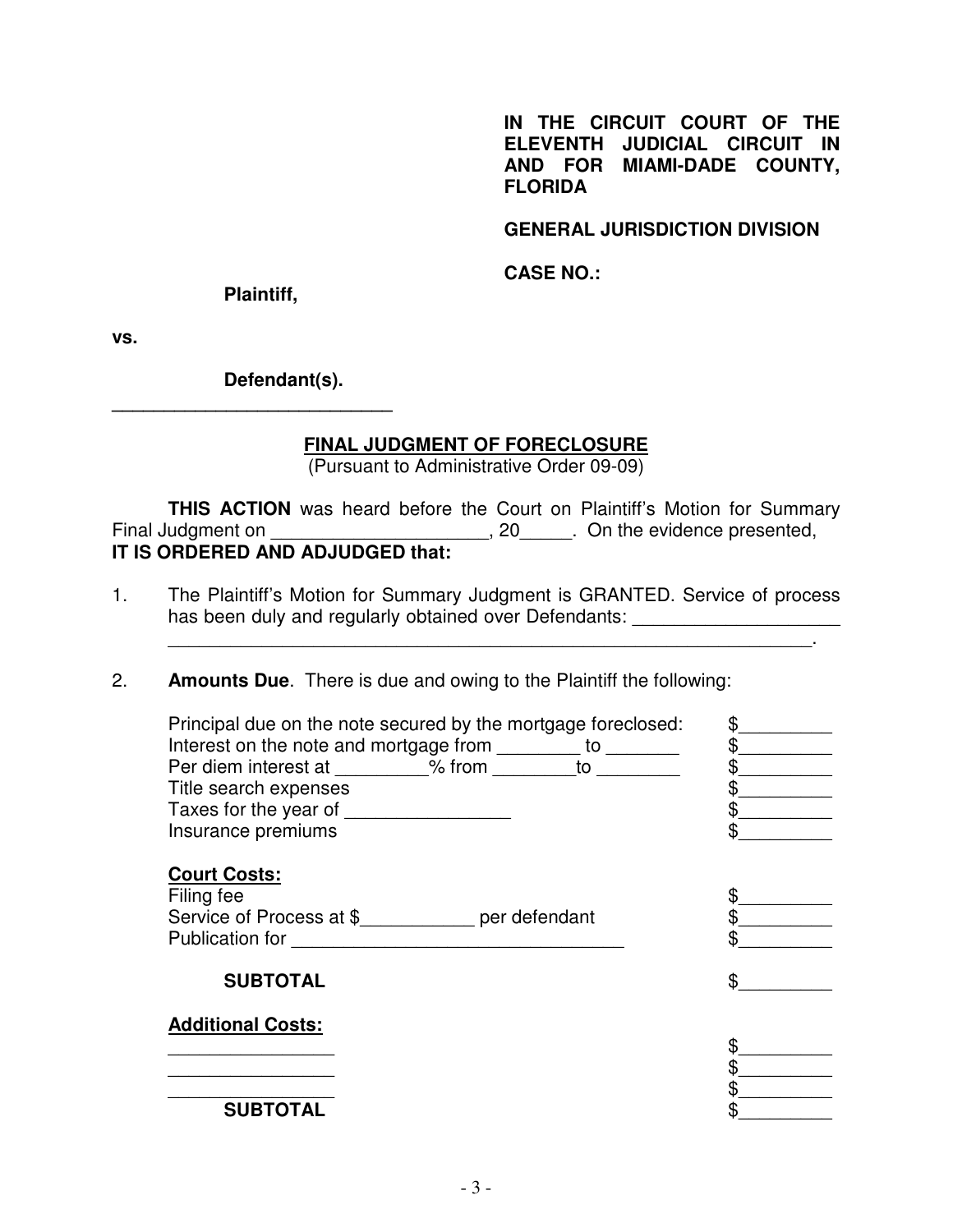| Attorney fees based upon hours at $$$ | per hour |  |
|---------------------------------------|----------|--|
| Less: Undisbursed escrow funds        |          |  |
| Less: Unearned insurance premiums     |          |  |
|                                       |          |  |

# **GRAND TOTAL** SPECIFIES

- 3. **Interest**. The grand total amount referenced in Paragraph 2 shall bear interest from this date forward at the prevailing legal rate of interest.
- 4. **Lien on Proper**ty. Plaintiff, whose address is

\_\_\_\_\_\_\_\_\_\_\_\_\_\_\_\_\_\_\_\_\_\_\_\_\_\_\_\_\_\_\_\_\_\_\_\_\_\_, holds a lien for the grand total sum specified in Paragraph 2 herein. The lien of the plaintiff is superior in dignity to any right, title, interest or claim of the defendants and all persons, corporations, or other entities claiming by, through, or under the defendants or any of them and the property will be sold free and clear of all claims of the defendants, with the exception of any assessments that are superior pursuant to Florida Statutes, Section 718.116. The plaintiff's lien encumbers the subject property located in Miami Dade County, Florida and described as:

# (LEGAL DESCRIPTION)

Property address: **Example 20** For all the set of  $\mathcal{L}$ 

- 5. **Sale of Property**. If the grand total amount with interest at the rate described in Paragraph 3 and all costs accrued subsequent to this judgment are not paid, the Clerk of the Court shall sell the subject property at public sale on \_\_\_\_\_\_\_\_\_\_\_\_\_, 20\_\_\_, to the highest bidder for cash, except as prescribed in Paragraph 6, at:
	- [ ] Room 908, 140 West Flagler Street, Miami, Florida at 11:00 a.m.
	- [] www.miamidade.realforeclose.com, the Clerk's website for on-line auctions at 9:00 a.m.

after having first given notice as required by Section 45.031, Florida Statutes.

- 6. **Costs**. Plaintiff shall advance all subsequent costs of this action and shall be reimbursed for them by the Clerk if plaintiff is not the purchaser of the property for sale. If plaintiff is the purchaser, the Clerk shall credit plaintiff's bid with the total sum with interest and costs accruing subsequent to this judgment, or such part of it, as is necessary to pay the bid in full. The Clerk shall receive the service charge imposed in Section 45.031, Florida Statutes, for services in making, recording, and certifying the sale and title that shall be assessed as costs.
- 7. **Right of Redemption**. On filing of the Certificate of Sale, defendant's right of redemption as proscribed by Florida Statutes, Section 45.0315 shall be terminated.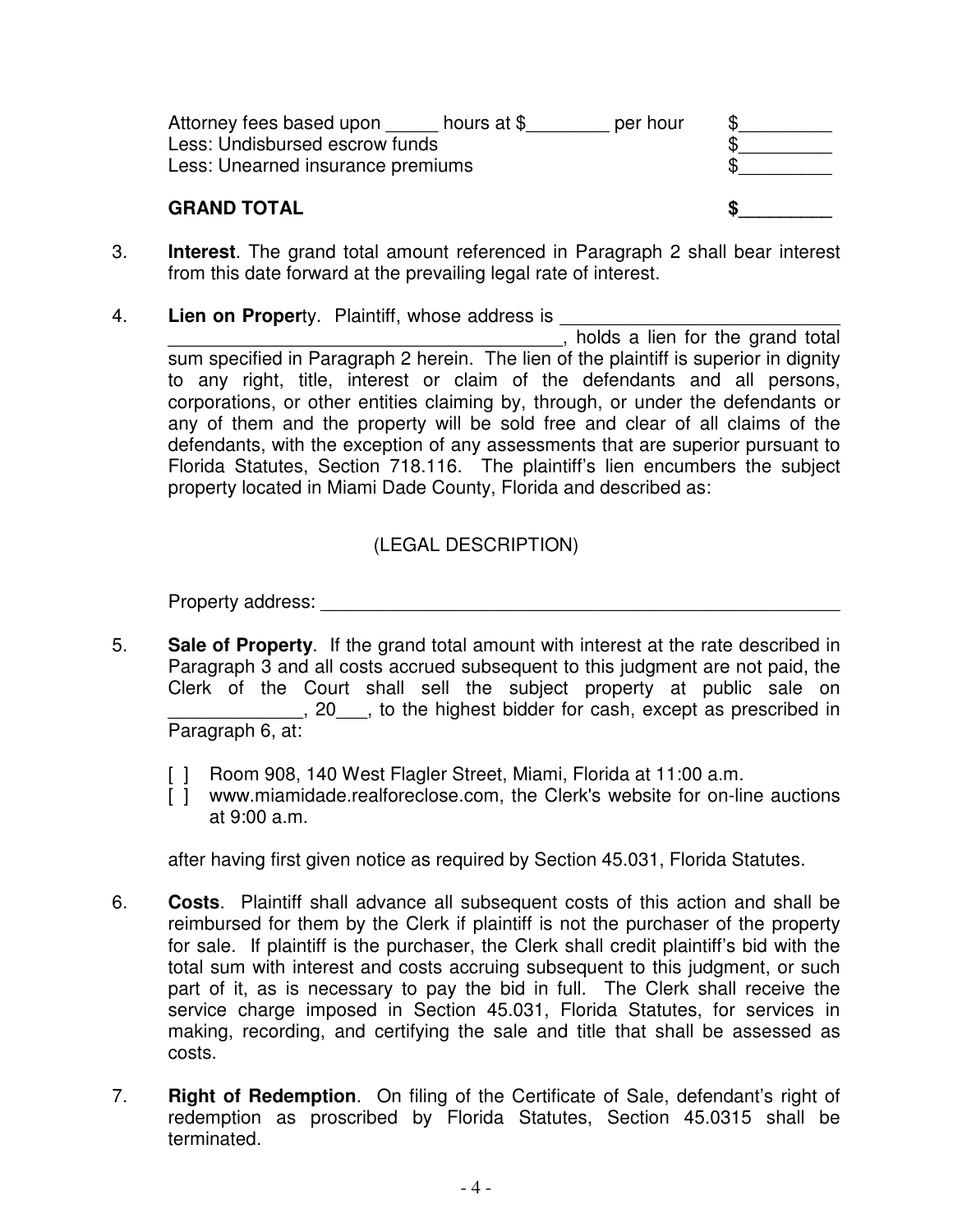- 8. **Distribution of Proceeds**. On filing the Certificate of Title, the Clerk shall distribute the proceeds of the sale, so far as they are sufficient, by paying: first, all of the plaintiff's costs; second, documentary stamps affixed to the Certificate; third, plaintiff's attorneys' fees; fourth, the total sum due to the plaintiff, less the items paid, plus interest at the rate prescribed in paragraph 2 from this date to the date of the sale. During the sixty (60) days after the Clerk issues the certificate of disbursements, the Clerk shall hold the surplus pending further Order of this Court.
- 9. **Right of Possession**. Upon filing of the Certificate of Title, defendant and all persons claiming under or against defendant since the filing of the Notice of Lis Pendens shall be foreclosed of all estate or claim in the property and the purchaser at sale shall be let into possession of the property, subject to the provisions of the "Protecting Tenant At Foreclosure Act of 2009."
- 10. **Attorney Fees**. The Court finds, based upon the affidavits presented and upon inquiry of counsel for the plaintiff, that hours were reasonably expended by plaintiff's counsel and that an hourly rate of \$ is appropriate. PLAINTIFF'S COUNSEL REPRESENTS THAT THE ATTORNEY FEE AWARDED DOES NOT EXCEED ITS CONTRACT FEE WITH THE PLAINTIFF. The Court finds that there are no reduction or enhancement factors for consideration by the Court pursuant to Florida Patient's Compensation Fund v. Rowe, 472 So.2d 1145 (Fla. 1985).

## **11. NOTICE PURSUANT TO AMENDMENT TO SECTION, 45.031, FLA. ST. (2006)**

 IF THIS PROPERTY IS SOLD AT PUBLIC AUCTION, THERE MAY BE ADDITIONAL MONEY FROM THE SALE AFTER PAYMENT OF PERSONS WHO ARE ENTITLED TO BE PAID FROM THE SALE PROCEEDS PURSUANT TO THE FINAL JUDGMENT.

 IF YOU ARE A SUBORDINATE LIEN HOLDER CLAIMING A RIGHT TO FUNDS REMAINING AFTER THE SALE, YOU MUST FILE A CLAIM WITH THE CLERK NO LATER THAN SIXTY (60) DAYS AFTER THE SALE. IF YOU FAIL TO FILE A CLAIM, YOU WILL NOT BE ENTITLED TO ANY REMAINING FUNDS.

 IF YOU ARE THE PROPERTY OWNER, YOU MAY CLAIM THESE FUNDS YOURSELF. YOU ARE NOT REQUIRED TO HAVE A LAWYER OR ANY OTHER REPRESENTATION AND YOU DO NOT HAVE TO ASSIGN YOUR RIGHTS TO ANYONE ELSE IN ORDER FOR YOU TO CLAIM ANY MONEY TO WHICH YOU ARE ENTITLED. PLEASE CHECK WITH THE CLERK OF THE COURT, 140 WEST FLAGLER STREET, ROOM 908, MIAMI, FLORIDA (TELEPHONE: (305) 375-5943), WITHIN (10) DAYS AFTER THE SALE TO SEE IF THERE IS ADDITIONAL MONEY FROM THE FORECLOSURE SALE THAT THE CLERK HAS IN THE REGISTRY OF THE COURT.